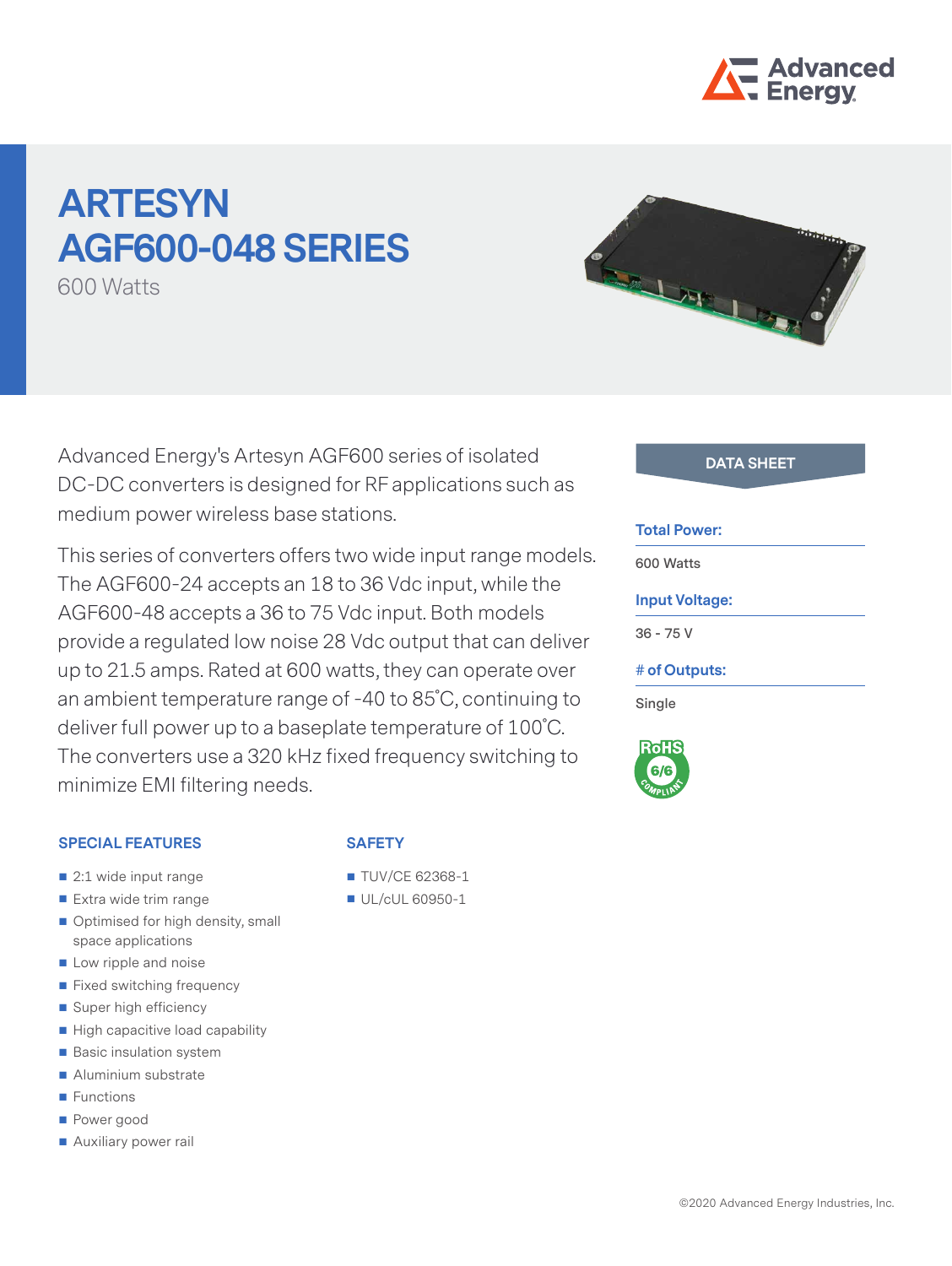# **ELECTRICAL SPECIFICATIONS**

| Input                      |                |  |  |
|----------------------------|----------------|--|--|
| Input range                | 36 - 75 VDC    |  |  |
| Efficiency                 | 94.5%          |  |  |
| Output                     |                |  |  |
| Voltage tolerance          | $+/-1%$        |  |  |
| Line regulation            | 14 mV          |  |  |
| Load regulation            | 56 mV          |  |  |
| Noise/ripple               | 160 mV         |  |  |
| Overvoltage protection     | Hiccup         |  |  |
| Overtemperature protection | Auto restart   |  |  |
| Switching frequency        | 290 KHz        |  |  |
| Temperature co-efficient   | $\pm 0.02$ /°C |  |  |
| Isolation                  |                |  |  |
| I/O isolation              | 1500 VDC min.  |  |  |

# **ENVIRONMENTAL SPECIFICATIONS**

| Operating ambient temperature range | $-40 °C$ to + 85 $°C$      |
|-------------------------------------|----------------------------|
| Storage temperature                 | -55 °C to +125 °C          |
| Humidity                            | 5% to 95% (non-condensing) |
| <b>MTBF</b>                         | 1.5 Million hours          |
| RoHS Compliant                      |                            |

# **ORDERING INFORMATION**

| Model number    | Input voltage | Output voltage | <b>Power</b> |
|-----------------|---------------|----------------|--------------|
| AGF600-48S28-6L | 36 - 75 Vin   | 28 V @ 21.5 A  | 600 W        |

Standard version is negative enable

"-6" = 3.8 mm pin length

"-L" = RoHS 6 compliance

 $M'' =$ Thread hole



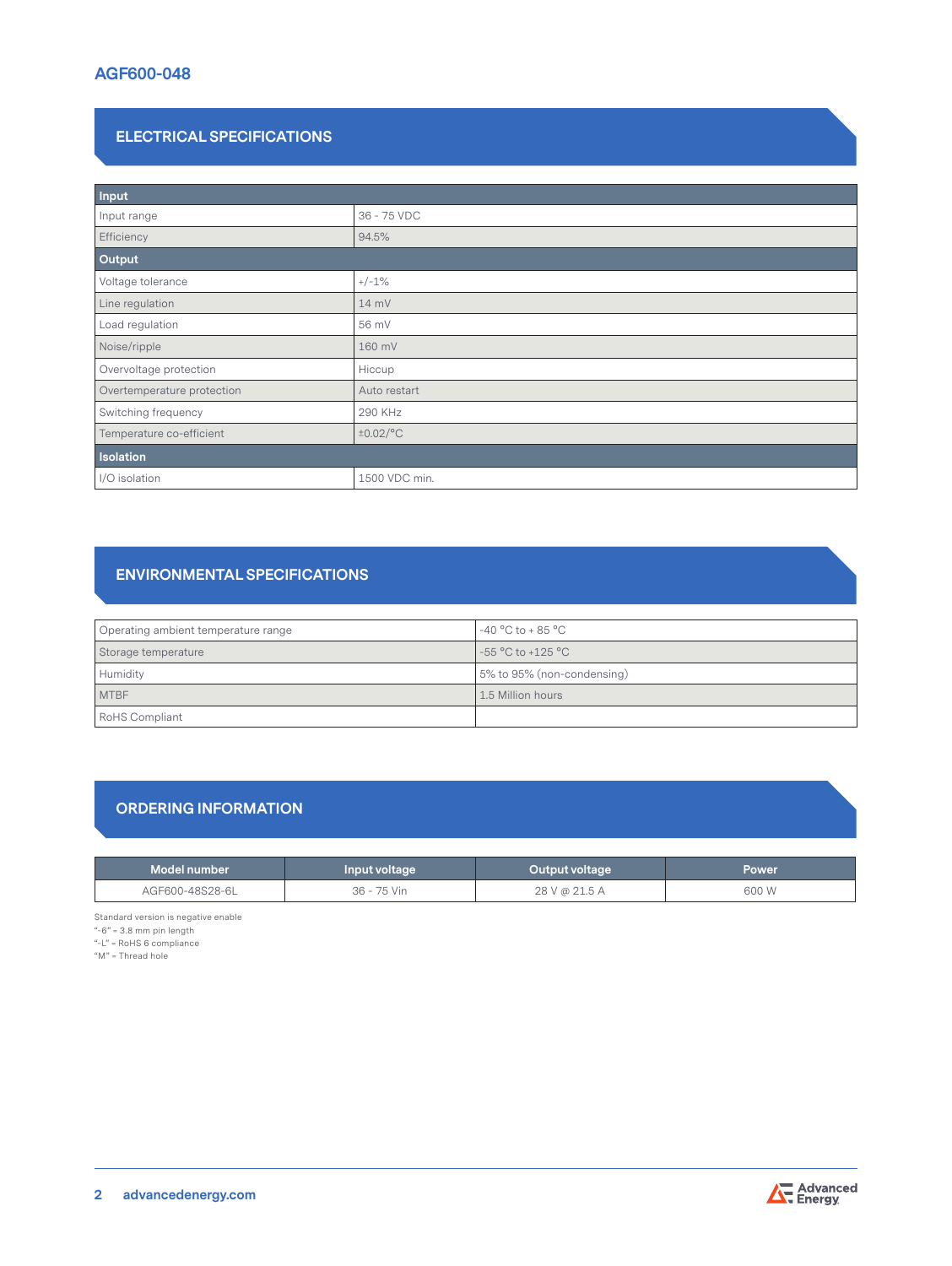### **MECHANICAL DRAWING**



Unit: mm[inch] Bottom view: pin on upside Tolerance: X.Xmm±0.5mm[X.X in ±0.02in.] X.XXmm±0.25mm[X.XX in ±0.01in.]

# **PIN ASSIGNMENTS**

| Pin#           | <b>Function</b> |
|----------------|-----------------|
| $\mathbf{1}$   | +On/Off         |
| $\overline{2}$ | $-On/Off$       |
| 3              | $V$ in+         |
| $\overline{4}$ | $V$ in-         |
| 5,6            | $V_0-$          |
| 7,8            | $VO+$           |
| $\Theta$       | AUX             |
| 10             | IOG             |
| 11             | <b>NC</b>       |
| 12             | Trim            |
| 13             | $+S$            |
| 14             | $-S$            |

Notes:

1. All specifications are subject to change without notice. Mechanical drawings are for reference only.

2. Warranty: 2 years

3. Label and logo appearance may vary from what is shown on mechanical drawings.